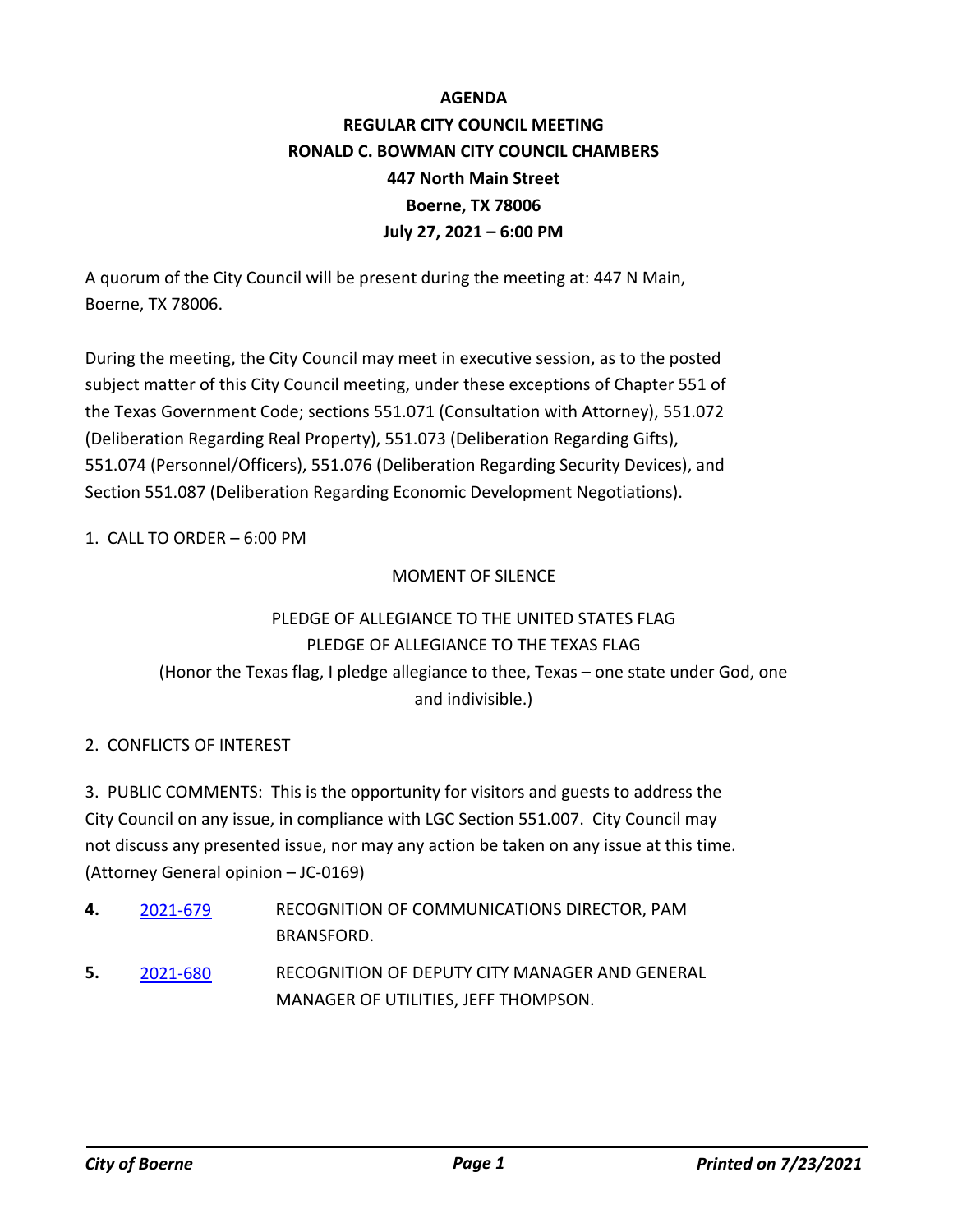| <b>City Council</b> | Agenda                                                                              | <b>July 27, 2021</b> |
|---------------------|-------------------------------------------------------------------------------------|----------------------|
|                     | 6. CONSENT AGENDA: All items listed below within the Consent Agenda are             |                      |
|                     | considered to be routine by the City Council and may be enacted with one motion.    |                      |
|                     | There will be no separate discussion of items upless a Council Member or citizen so |                      |

There will be no separate discussion of items unless a Council Member or citizen so requests, in which event the item may be moved to the general order of business and considered in its normal sequence.

CONSIDER THE MINUTES OF THE JULY 13, 2021 CITY COUNCIL MEETING. **A.** [2021-675](http://boerne.legistar.com/gateway.aspx?m=l&id=/matter.aspx?key=6113)

*Attachments:* [Minutes.21.0713](http://boerne.legistar.com/gateway.aspx?M=F&ID=cfa60247-bc18-4b96-abe6-0061a8d59a7e.pdf)

- CONSIDER ON SECOND READING ORDINANCE NO. 2021-21; AN ORDINANCE OF THE CITY OF BOERNE, TEXAS, AMENDING THE BOERNE UNIFIED DEVELOPMENT CODE, ADOPTED BY ORDINANCE NO. 2020-29 ON NOVEMBER 24, 2020, PROVIDING AMENDMENTS TO CHAPTER 2. PROCEDURES, CHAPTER 3. ZONING (INCLUDES OVERLAY DISTRICTS), SECTION 3.2. ADOPTING A REVISED ZONING MAP, CHAPTER 8. ENVIRONMENTAL DESIGN, AND APPENDICES A. DEFINITIONS; REPEALING ALL ORDINANCES IN CONFLICT; PROVIDING FOR A PENALTY FOR VIOLATION FINES NOT TO EXCEED \$1,000 FOR EACH SEPARATE OFFENSE; AND CONTAINING A SEVERANCE CLAUSE. (Amendments to the UDC) **B.** [2021-676](http://boerne.legistar.com/gateway.aspx?m=l&id=/matter.aspx?key=6114)
	- [Summary- July 27, 2021](http://boerne.legistar.com/gateway.aspx?M=F&ID=bd517638-f47f-4574-bbe6-f8e9e23ee9b6.doc) [Ordinance No. 2021-21](http://boerne.legistar.com/gateway.aspx?M=F&ID=a0780457-d75e-4440-8575-ed914402d22a.docx) [Att 1 - Boerne UDC](http://boerne.legistar.com/gateway.aspx?M=F&ID=662039d1-37dc-495a-ba4d-60231c7fcdb4.pdf) [Att 2 - UDC Defintions](http://boerne.legistar.com/gateway.aspx?M=F&ID=30ad79aa-ce3f-43d1-a88e-fcf8e2217d23.pdf) [Att 3 - Overlay Districts Text](http://boerne.legistar.com/gateway.aspx?M=F&ID=b87c030e-a4b5-448e-9fbc-c7b3f43d3f30.pdf) [Att 4 - Overlay Districts Map](http://boerne.legistar.com/gateway.aspx?M=F&ID=06f11d0a-6994-4f7f-b868-5db999a31da6.pdf) [Att 5 - Overlay Districts Map](http://boerne.legistar.com/gateway.aspx?M=F&ID=3f1caadc-83a3-4f77-b69f-238291126016.pdf) [Att 6 - Overlay Districts Map Scenic Interstate](http://boerne.legistar.com/gateway.aspx?M=F&ID=54d689db-dcbd-4023-ab7e-15aaa7473049.pdf) [Att 7 -Table of Use - Residential](http://boerne.legistar.com/gateway.aspx?M=F&ID=7068d060-ba33-4590-bf20-81440e7ecfd4.pdf) [Att 8 -Table of Use - Nonresidential](http://boerne.legistar.com/gateway.aspx?M=F&ID=73407e5b-efd4-4738-a757-06c82267caff.pdf) [Att 9 - Atty Review of UDC document](http://boerne.legistar.com/gateway.aspx?M=F&ID=55ff65fb-aaca-4553-a920-35c6dd4b1135.pdf) [Att 10 - Atty review - corrected Definitions](http://boerne.legistar.com/gateway.aspx?M=F&ID=c184183e-fc40-455d-9c90-c3d160e888a1.pdf) [Att 11 - UDC Attorney Review Tracked Changes](http://boerne.legistar.com/gateway.aspx?M=F&ID=94f51d05-052f-41f6-b587-c9b099a2e3b9.pdf) *Attachments:* CONSIDER ON SECOND READING ORDINANCE NO. 2021-22; AN
- ORDINANCE AMENDING THE CITY OF BOERNE ZONING ORDINANCE NO. 2007-64, CAPTIONED, "ZONING ORDINANCE **C.** [2021-677](http://boerne.legistar.com/gateway.aspx?m=l&id=/matter.aspx?key=6115)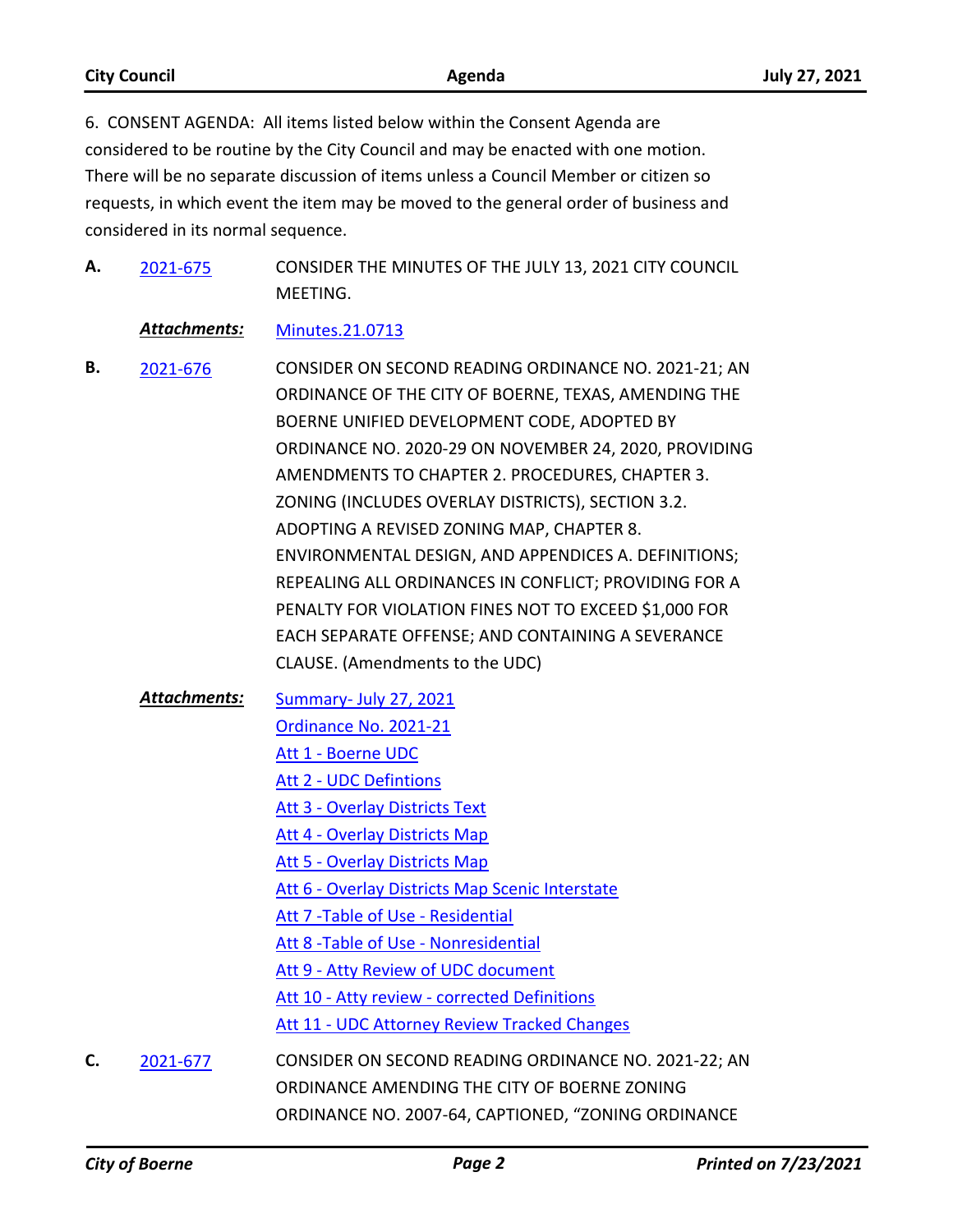| <b>City Council</b> |              | Agenda                                                                                                                                                                                                                                                                                                                                                                                                                | <b>July 27, 2021</b> |
|---------------------|--------------|-----------------------------------------------------------------------------------------------------------------------------------------------------------------------------------------------------------------------------------------------------------------------------------------------------------------------------------------------------------------------------------------------------------------------|----------------------|
|                     |              | OF THE CITY OF BOERNE, TEXAS", DATED DECEMBER 18, 2007,<br>BY AMENDING ARTICLE 3, SECTION 14, REZONING 0.678 ACRES<br>LOCATED AT THE CORNER OF OAK PARK AND SECOND STREET<br>(PART OF KAD NO. 24880) FROM R-1, MEDIUM-DENSITY<br>SINGLE-FAMILY DISTRICT, TO R-D, DUPLEX RESIDENTIAL<br>DISTRICT; REPEALING ALL ORDINANCES IN CONFLICT;<br>CONTAINING A SEVERANCE CLAUSE; AND DECLARING AN<br>EFFECTIVE DATE.          |                      |
|                     | Attachments: | <b>Summary - 110 Second Street</b><br>Ordinance No. 2021-22<br><b>Att 1 - Location Map</b><br>Att 2 - Current Zone<br>Att 3 - Proposed Zone<br>Att 4 - Future Land Use<br>Att 5 - Zoning Description R1 RD<br>Att 6 - Zoning Use Table R1 RD<br>Att 7 - Site Survey Lot 12-15 Oak Park Addition<br>Att 8 - Proposed Site Plan<br>Att 9 - Site Sketch<br><b>Att 10 - Proposed Elevations</b>                           |                      |
| D.                  | 2021-678     | CONSIDER ON SECOND READING ORDINANCE NO. 2021-23; AN<br>ORDINANCE ESTABLISHING THE RATE CLASSIFICATIONS AND<br>RATES TO BE CHARGED FOR RECLAIMED WATER SERVICE<br>PROVIDED BY THE CITY OF BOERNE UTILITIES, AND REPEALING<br>AND REPLACING ORDINANCE NO. 2018-31 DATED SEPTEMBER<br>11, 2018, AND ALL ORDINANCES OR PARTS OF ORDINANCES IN<br>CONFLICT HEREWITH. (Change rates for use of reclaimed water<br>service) |                      |
|                     | Attachments: | <b>AIS - Reclaimed Water Rates</b><br>Ordinance No. 2021-23<br><b>Consumption Tiered Rate Structure chart</b>                                                                                                                                                                                                                                                                                                         |                      |
| Ε.                  | 2021-691     | CONSIDER RESOLUTION NO. 2021-R28; A RESOLUTION<br>AUTHORIZING THE CITY MANAGER TO ENTER INTO AND<br>MANAGE AN INTERLOCAL AGREEMENT BETWEEN THE CITY OF<br>BOERNE AND CITY OF HURST FOR STREET PRESERVATION<br>CONTRACTOR.                                                                                                                                                                                             |                      |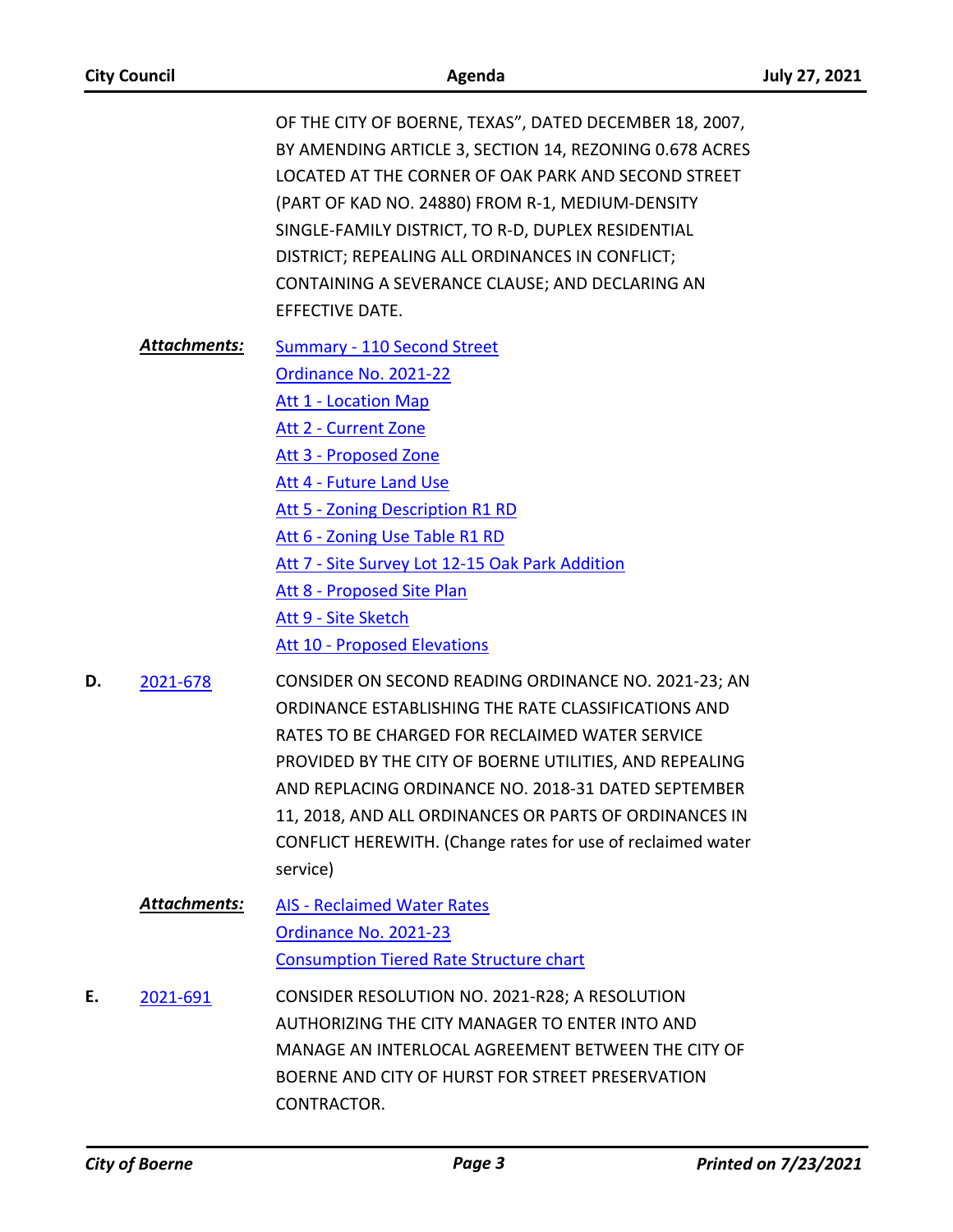| Attachments: | <b>AIS-Hurst Interlocal</b> |
|--------------|-----------------------------|
|              | Resolution No. 2021-R28     |
|              | <b>Interlocal Agreement</b> |

- CONSIDER RESOLUTION NO. 2021-R29; A RESOLUTION OF THE CITY COUNCIL OF THE CITY OF BOERNE, AUTHORIZING THE CITY MANAGER TO COMPLETE THE SUBMISSION FOR CORONAVIRUS STATE AND LOCAL FISCAL RECOVERY FUNDS, AND DESIGNATING THE CITY MANAGER AS THE AUTHORIZED REPRESENTATIVE; AND PROVIDING FOR AN EFFECTIVE DATE HEREOF. (Application for ARPA Funds) **F.** [2021-690](http://boerne.legistar.com/gateway.aspx?m=l&id=/matter.aspx?key=6128)
	- [AIS ARPA grant](http://boerne.legistar.com/gateway.aspx?M=F&ID=cfb82461-0ee4-40c7-bdbb-bc0e66da1262.doc) [Resolution No. 2021-R29](http://boerne.legistar.com/gateway.aspx?M=F&ID=4bace21e-fa9d-47cf-8c8d-64caf935c388.docx) *Attachments:*

REGULAR AGENDA:

7. PRESENTATIONS, PUBLIC HEARINGS, AND ORDINANCES:

| А. | 2021-681            | CONSIDER A ONE-TIME READING OF ORDINANCE 2021-24: AS<br>PERMITTED BY THE CITY OF BOERNE'S HOME RULE CHARTER<br>SECTION 3.11.A. (As described below)                                                                                                                                                                                                                         |
|----|---------------------|-----------------------------------------------------------------------------------------------------------------------------------------------------------------------------------------------------------------------------------------------------------------------------------------------------------------------------------------------------------------------------|
| В. | 2021-689            | CONSIDER ORDINANCE NO. 2021-24; AN ORDINANCE OF THE<br>CITY OF BOERNE, TEXAS, REPEALING AND REPLACING<br>ORDINANCE NO. 2021-10, CAPTIONED "ADOPTING THE<br>ENGINEERING DESIGN MANUAL".                                                                                                                                                                                      |
|    | <b>Attachments:</b> | <b>AIS-EDMupdate</b><br>Ordinance No. 2021-24<br><b>Engineering Design Manual - redlines</b>                                                                                                                                                                                                                                                                                |
| C. | 2021-682            | CONSIDER A ONE-TIME READING OF ORDINANCE 2021-25: AS<br>PERMITTED BY THE CITY OF BOERNE'S HOME RULE CHARTER<br>SECTION 3.11.A. (As described below)                                                                                                                                                                                                                         |
| D. | 2021-692            | CONSIDER ORDINANCE NO. 2021-25; AN ORDINANCE<br>AMENDING ORDINANCE NO. 2020-28, CAPTIONED "AN<br>ORDINANCE ESTABLISHING AND REESTABLISHING FEES AND<br>CHARGES FOR ACTIVITIES, GOODS AND SERVICES PROVIDED BY<br>THE CITY; CONTAINING A PROVISION TO AUTHORIZE THE CITY<br>MANAGER TO ESTABLISH FEES AND CHARGES IN CERTAIN<br>CIRCUMSTANCES, CONTAINING FINDINGS AND OTHER |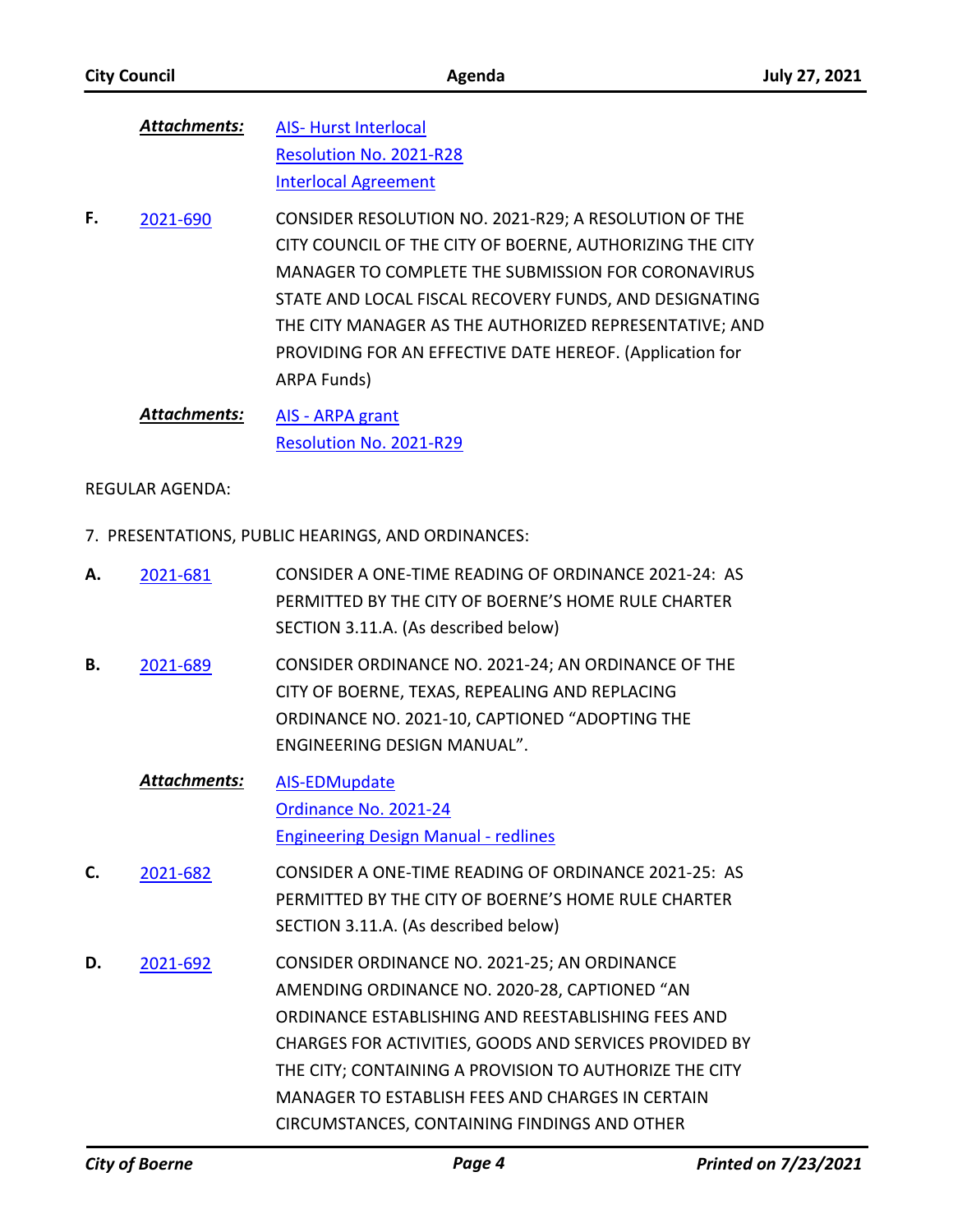|    | <b>City Council</b>       | Agenda                                                                                                                                                                                                        | <b>July 27, 2021</b> |
|----|---------------------------|---------------------------------------------------------------------------------------------------------------------------------------------------------------------------------------------------------------|----------------------|
|    |                           | PROVISIONS RELATING TO THE SUBJECT." (Amend to include fees<br>associated with the UDC)                                                                                                                       |                      |
|    | <b>Attachments:</b>       | AIS - Fee ordinance amendment<br>Ordinance No. 2021-25<br><b>Fee Ordinance Exhibit A</b>                                                                                                                      |                      |
|    | 8. OTHER ITEMS:           |                                                                                                                                                                                                               |                      |
| Α. | 2021-688                  | DISCUSS PROCESS FOR MASTER PLAN.                                                                                                                                                                              |                      |
| В. | 2021-694                  | DISCUSS AND RECEIVE THE PROPOSED BUDGET FOR FISCAL YEAR<br>2021-2022.                                                                                                                                         |                      |
|    | <b>Attachments:</b>       | AIS - 2022 Proposed Budget<br><b>Proposed Budget</b>                                                                                                                                                          |                      |
| C. | 2021-693                  | CALL FOR AND SET A PUBLIC HEARING ON AUGUST 24, 2021, AT<br>6:00 P.M. ON THE PROPOSED BUDGET FOR FISCAL YEAR<br>2021-2022.                                                                                    |                      |
|    | <b>Attachments:</b>       | <b>Call for FY 2022 Budget Public Hearing</b><br>Proposed Budget 7-27-2021                                                                                                                                    |                      |
| D. | 2021-695                  | CALL FOR AND SET A PUBLIC HEARING ON SEPTEMBER 14, 2021,<br>AT 6:00 P.M. ON THE PROPOSED TAX RATE FOR FISCAL YEAR<br>2021-2022 AND DETERMINING THE PROPOSED TAX RATE TO BE<br>INCLUDED IN THE HEARING NOTICE. |                      |
|    | Attachments:              | Call for FY 2022 Tax Rate Public Hearing                                                                                                                                                                      |                      |
|    | 9. CITY MANAGER'S REPORT: |                                                                                                                                                                                                               |                      |
| Α. | 2021-683                  | MONTHLY PROJECTS UPDATE.                                                                                                                                                                                      |                      |
|    |                           | 10. COMMENTS FROM COUNCIL - No discussion or action may take place.                                                                                                                                           |                      |
|    |                           | 11. EXECUTIVE SESSION IN ACCORDANCE WITH THE TEXAS GOVERNMENT CODE:                                                                                                                                           |                      |

SECTION 551.072 - TO DELIBERATE THE PURCHASE, EXCHANGE, LEASE, OR VALUE OF REAL PROPERTY WHERE DELIBERATION IN AN OPEN MEETING WOULD HAVE A DETRIMENTAL EFFECT ON THE POSITION OF THE CITY IN NEGOTIATIONS WITH A THIRD PERSON FOR THE POTENTIAL PURCHASE OF 0.276 ACRES, MORE OR LESS, LOCATED AT 622 PLANT AVENUE FROM LCRA **A.** [2021-684](http://boerne.legistar.com/gateway.aspx?m=l&id=/matter.aspx?key=6122)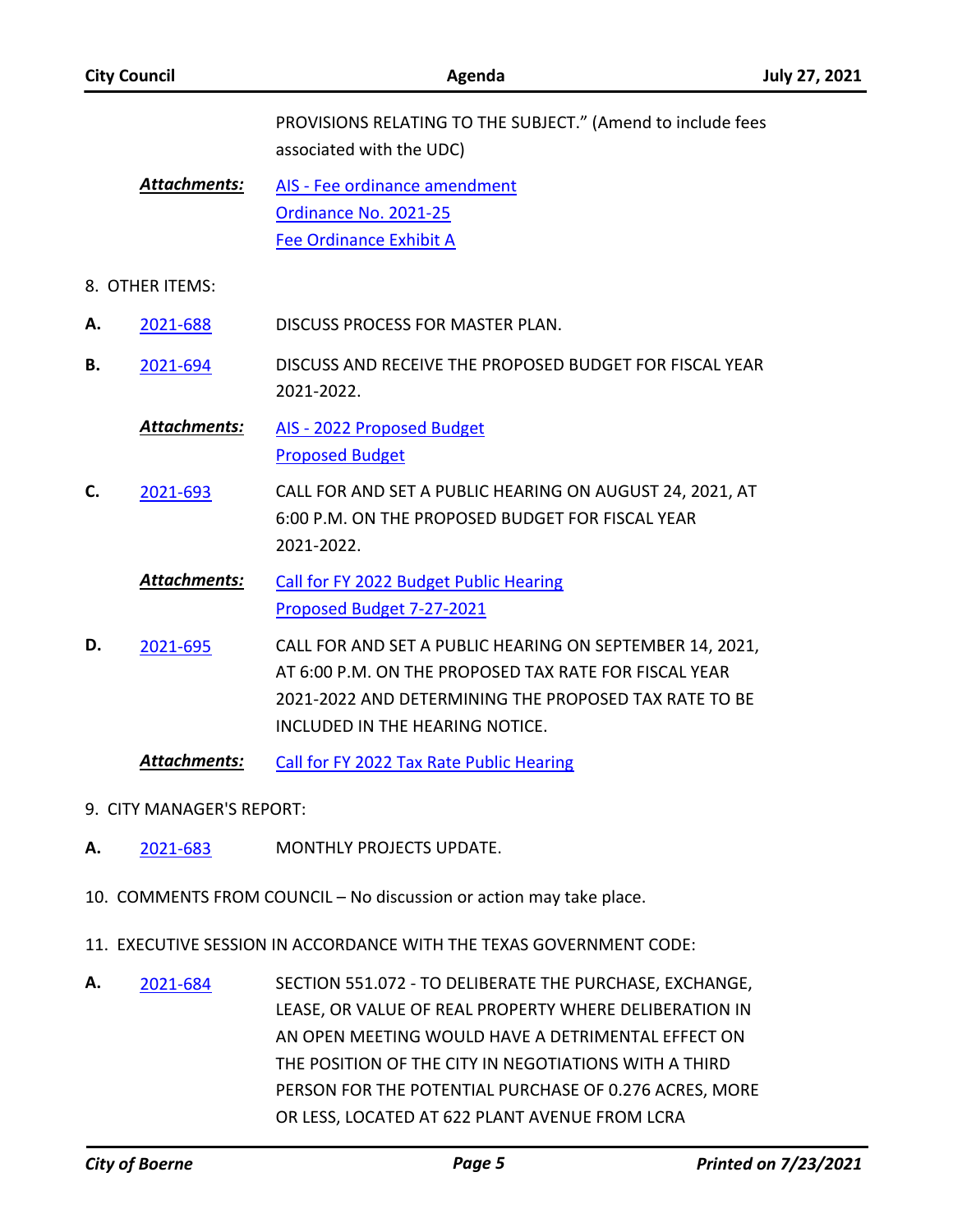|    | <b>City Council</b> | Agenda                                                                                                                                                                                                                                                                                                                                                  | <b>July 27, 2021</b> |
|----|---------------------|---------------------------------------------------------------------------------------------------------------------------------------------------------------------------------------------------------------------------------------------------------------------------------------------------------------------------------------------------------|----------------------|
|    |                     | TRANSMISSION SERVICES CORPORATION.                                                                                                                                                                                                                                                                                                                      |                      |
| В. | 2021-685            | SECTION 551.071 - CONSULTATION WITH CITY ATTORNEY AND<br>SECTION 551.087 - DELIBERATION REGARDING ECONOMIC<br>DEVELOPMENT NEGOTIATIONS, DISCUSSION ON SOUTHGLEN<br>SUBDIVISION.                                                                                                                                                                         |                      |
| C. | 2021-686            | SECTION 551.071 - CONSULTATION WITH CITY ATTORNEY AND<br>SECTION 551.072 - DELIBERATION REGARDING REAL PROPERTY,<br>DISCUSSION ON VALUE OF LAND, IMPROVEMENTS, AND<br>POSSIBLE SALE OF CITY HALL CAMPUS PROPERTIES.                                                                                                                                     |                      |
| D. | 2021-697            | SECTION 551.071 - CONSULTATION WITH CITY ATTORNEY<br>REGARDING PENDING AND/OR THREATENED LITIGATION,<br>SETTLEMENT OFFERS AND/OR MATTERS FOR WHICH THE DUTIES<br>OF THE ATTORNEY UNDER THE TEXAS RULES OF PROFESSIONAL<br>CONDUCT OF THE STATE BAR OF TEXAS REQUIRE CONFIDENTIAL<br>COMMUNICATIONS: 1. OPIOID LAWSUIT 2. OTHER POTENTIAL<br>LITIGATION. |                      |

12. RECONVENE INTO OPEN SESSION AND TAKE ANY NECESSARY ACTION RELATING TO THE EXECUTIVE SESSION AS DESCRIBED ABOVE.

CONSIDER RESOLUTION NO. 2021-R30; A RESOLUTION OF THE CITY OF BOERNE, TEXAS, AUTHORIZING THE CITY MANAGER TO PURCHASE 0.276 ACRES, MORE OR LESS, LOCATED AT 622 PLANT AVENUE FROM LCRA TRANSMISSION SERVICES CORPORATION AND EXECUTE ALL NECESSARY DOCUMENTATION. **A.** [2021-687](http://boerne.legistar.com/gateway.aspx?m=l&id=/matter.aspx?key=6125)

*Attachments:* [Resolution No. 2021-R30](http://boerne.legistar.com/gateway.aspx?M=F&ID=eee80456-9f21-4dfb-b64d-e0fc45a6cbdd.docx)

### 13. ADJOURNMENT

### **CERTIFICATION**

**I hereby certify that the above notice of meeting was posted on the 23rd day of July, 2021 at 4:30 p.m.**

s/s Lori A. Carroll City Secretary

\_\_\_\_\_\_\_\_\_\_\_\_\_\_\_\_\_\_\_\_\_\_\_\_\_\_\_\_\_\_\_